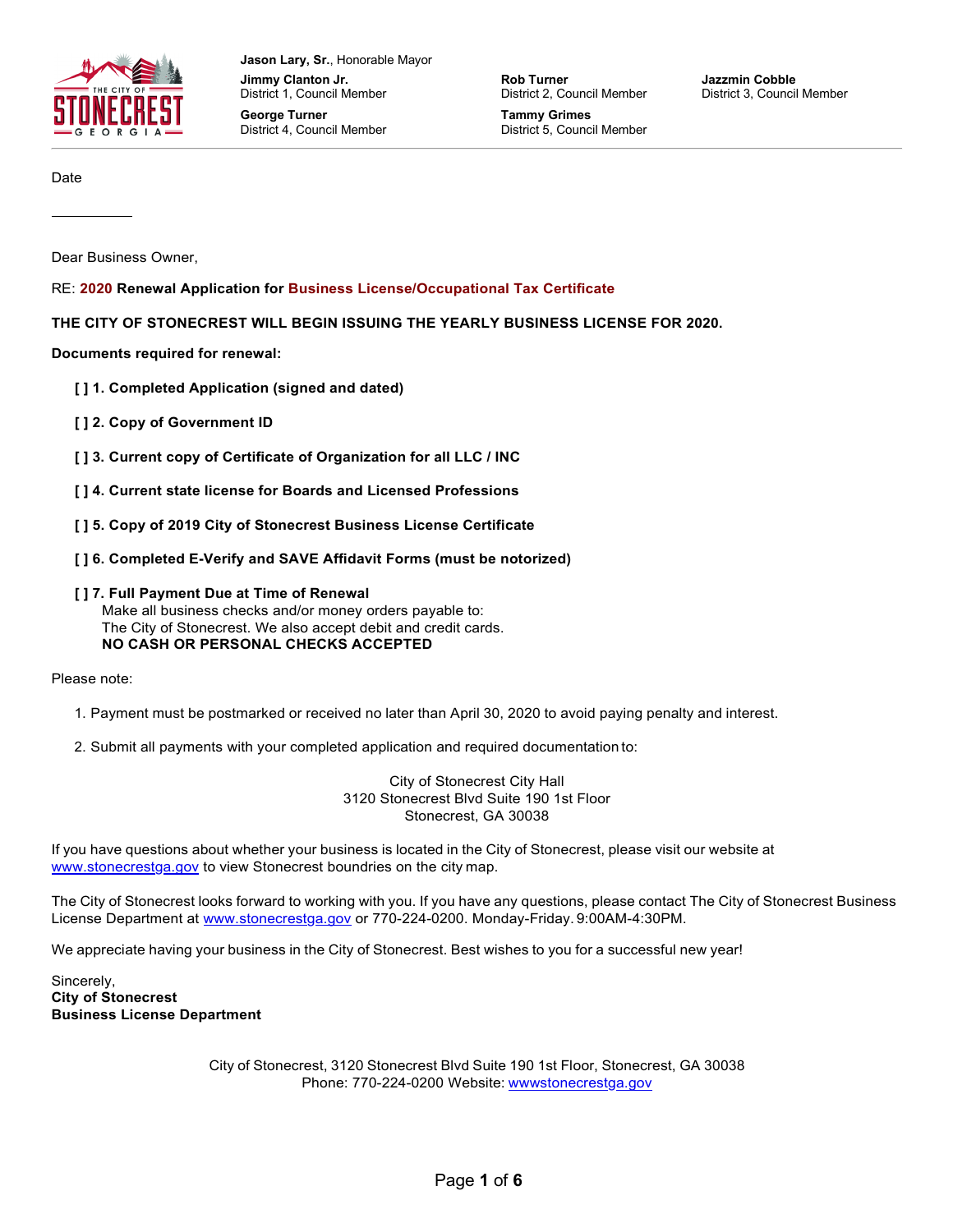

| <b>Stonecrest NAICS Codes Table</b> |                                                                    |                  |                 |                     |  |  |
|-------------------------------------|--------------------------------------------------------------------|------------------|-----------------|---------------------|--|--|
| <b>NAICS</b>                        | <b>Business Description</b>                                        | <b>Tax Class</b> | <b>Tax Rate</b> | <b>Employee Fee</b> |  |  |
| 72                                  | Accommodation, Food Services & Drinking Places                     | 4                | 0.0009          | \$10.00             |  |  |
| 56                                  | Administrative & Support & Waste Management & Remediation Services | $\overline{2}$   | 0.0005          | \$6.00              |  |  |
| 11                                  | Agriculture, Forestry, Hunting & fishing                           | 4                | 0.0009          | \$10.00             |  |  |
| 71                                  | Arts, Entertainment & Recreation                                   | 4                | 0.0009          | \$10.00             |  |  |
| 23                                  | Construction                                                       |                  | 0.0003          | \$4.00              |  |  |
| 61                                  | <b>Educational Services</b>                                        | 3                | 0.0007          | \$8.00              |  |  |
| 52                                  | Finance & Insurance                                                | 6                | 0.0013          | \$14.00             |  |  |
| 62                                  | Health Care & Social Assistance                                    | 3                | 0.0007          | \$8.00              |  |  |
| 51                                  | Information                                                        | 5                | 0.0011          | \$12.00             |  |  |
| 55                                  | Management of Companies (Holding Companies)                        | 6                | 0.0013          | \$14.00             |  |  |
| $31 - 33$                           | Manufacturing                                                      | 3                | 0.0007          | \$8.00              |  |  |
| 21                                  | Mining                                                             | 5                | 0.0011          | \$12.00             |  |  |
| 54                                  | Professional, Scientific, & Technical Services                     | 5                | 0.0011          | \$12.00             |  |  |
| 53                                  | Real Estate & Rental & Leasing                                     | 6                | 0.0013          | \$14.00             |  |  |
| 48-49                               | Transportation & Warehousing                                       | $\mathcal{P}$    | 0.0005          | \$6.00              |  |  |
| 22                                  | <b>Utilities</b>                                                   |                  | 0.0003          | \$4.00              |  |  |
|                                     | 42, 44-45 Wholesale Trade & Retail Trade                           |                  | 0.0003          | \$4.00              |  |  |
| 81                                  | <b>Other Services</b>                                              | 2                | 0.0005          | \$6.00              |  |  |

**\* Tax Classes are determined by the business's NAICS Code. The NAICS Code can be found on a federal tax return or online at [www.naics.com/search.](http://www.naics.com/search)**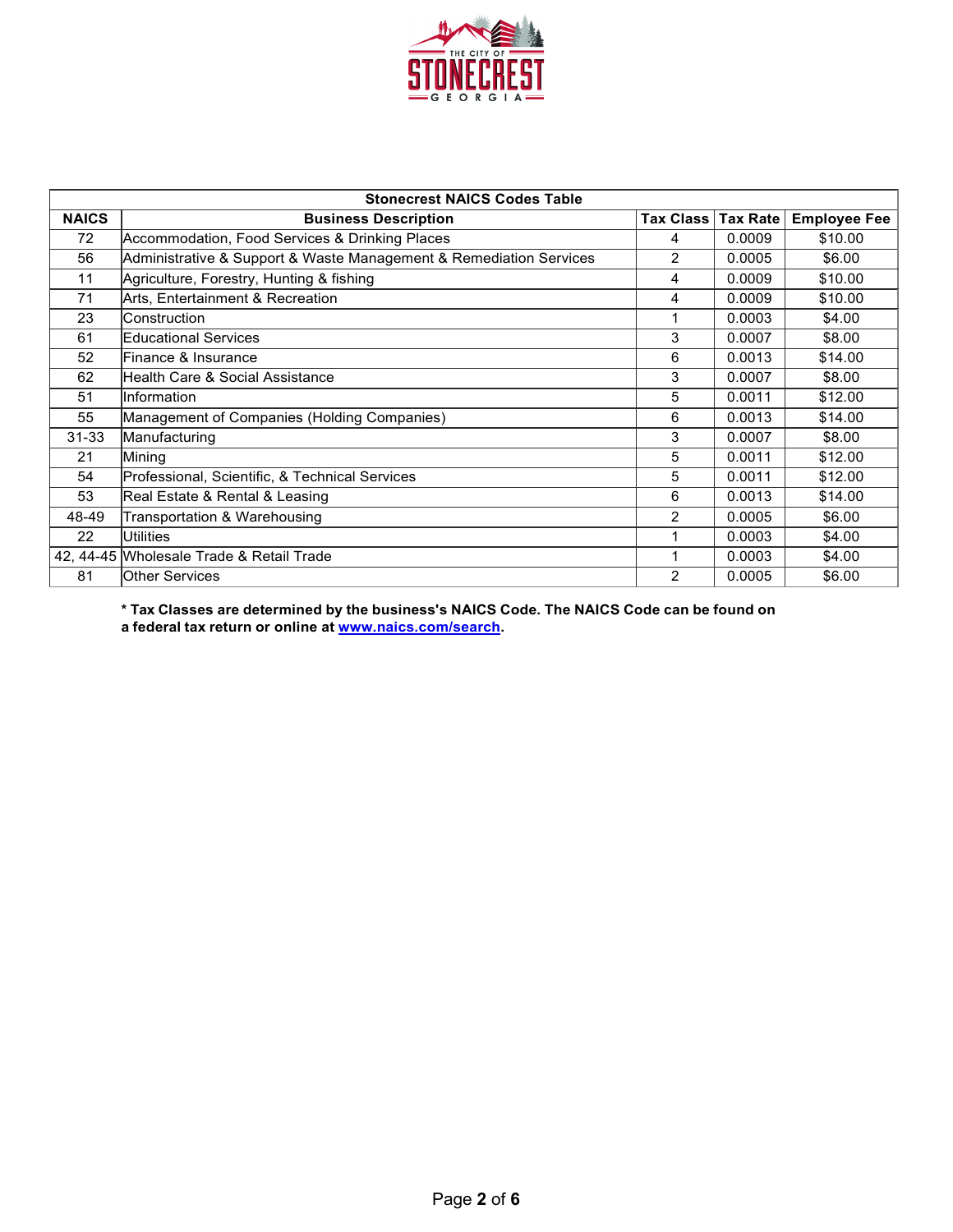

**3120 Stonecrest Blvd, 1st Floor, Suite 190 Stonecrest, GA 30038 Office: 770-224-0200 Website: [www.stonecrestga.gov](http://www.stonecrestga.gov/)**

**Business Name and Mailing Address Business Name and Physical Address**

## **2020 RENEWAL APPLICATION FOR BUSINESS OCCUPATIONAL TAX CERTIFICATE DUE BY APRIL 30, 2020**

|                         |                                                                  |                                                                                                      | BL #:____________TAX CLASS:______TAX RATE:________EMPLOYEE FEE RATE:______NAICS CODE: __________           |  |
|-------------------------|------------------------------------------------------------------|------------------------------------------------------------------------------------------------------|------------------------------------------------------------------------------------------------------------|--|
|                         |                                                                  |                                                                                                      | Email____________________________Contact Name______________________________Phone No.______________________ |  |
|                         |                                                                  |                                                                                                      | No. of Employees (Mandatory)_______________Federal Tax ID__________________Sales Tax ID___________________ |  |
|                         | Please check box if the Mailing Address Changed? [Yes or [ ] No  |                                                                                                      |                                                                                                            |  |
|                         |                                                                  |                                                                                                      |                                                                                                            |  |
|                         |                                                                  | Please check box if the Business Address Changed? [ ]Yes or [ ]No If yes, ** PLEASE CONTACT OFFICE** |                                                                                                            |  |
|                         |                                                                  |                                                                                                      | Has ownership changed? [ ]Yes or [ ]No If yes *NEW APPLICATION PROCESS MUST BE COMPLETED IN OUR OFFICE*    |  |
|                         | Has the Business Closed in the City of Stonecrest? []Yes or []No |                                                                                                      |                                                                                                            |  |
|                         |                                                                  |                                                                                                      |                                                                                                            |  |
|                         | Do you have 10 or more employees? [ ]Yes or [ ]No                |                                                                                                      | <b>IMPORTANT: APPLICATION WILL NOT BE CONSIDERED COMPLETE IF SECTION IS NOT FULLY COMPLETED</b>            |  |
| $(O.C.G.A. 36-60-6(d))$ | To register for e-verify please go to www.dhs.gov/e-verify       | (If yes, it is required to provide E-verify Number if you have 10 or more employees) ______________  |                                                                                                            |  |

Are you a United States citizen or legal permanent resident 18 years or older? [ ]Yes or [ ]No (If No please complete the Affidavit Verifying Lawful Presence form which can be found on our website a[t www.stonecrestga.gov](http://www.stonecrestga.gov/) and include a copy of your verifiable documentation Ex. Permanent Resident Card, Visa, Foreign Passport)

Please send your completed and signed renewal application, payment, a copy of your Govt Issued ID, City of Stonecrest **2019 Occupational Tax Certificate and all required documents no later than April 30, 2020 to avoid paying penalty and interest.**

**Make all checks and money orders payable to: City of Stonecrest.**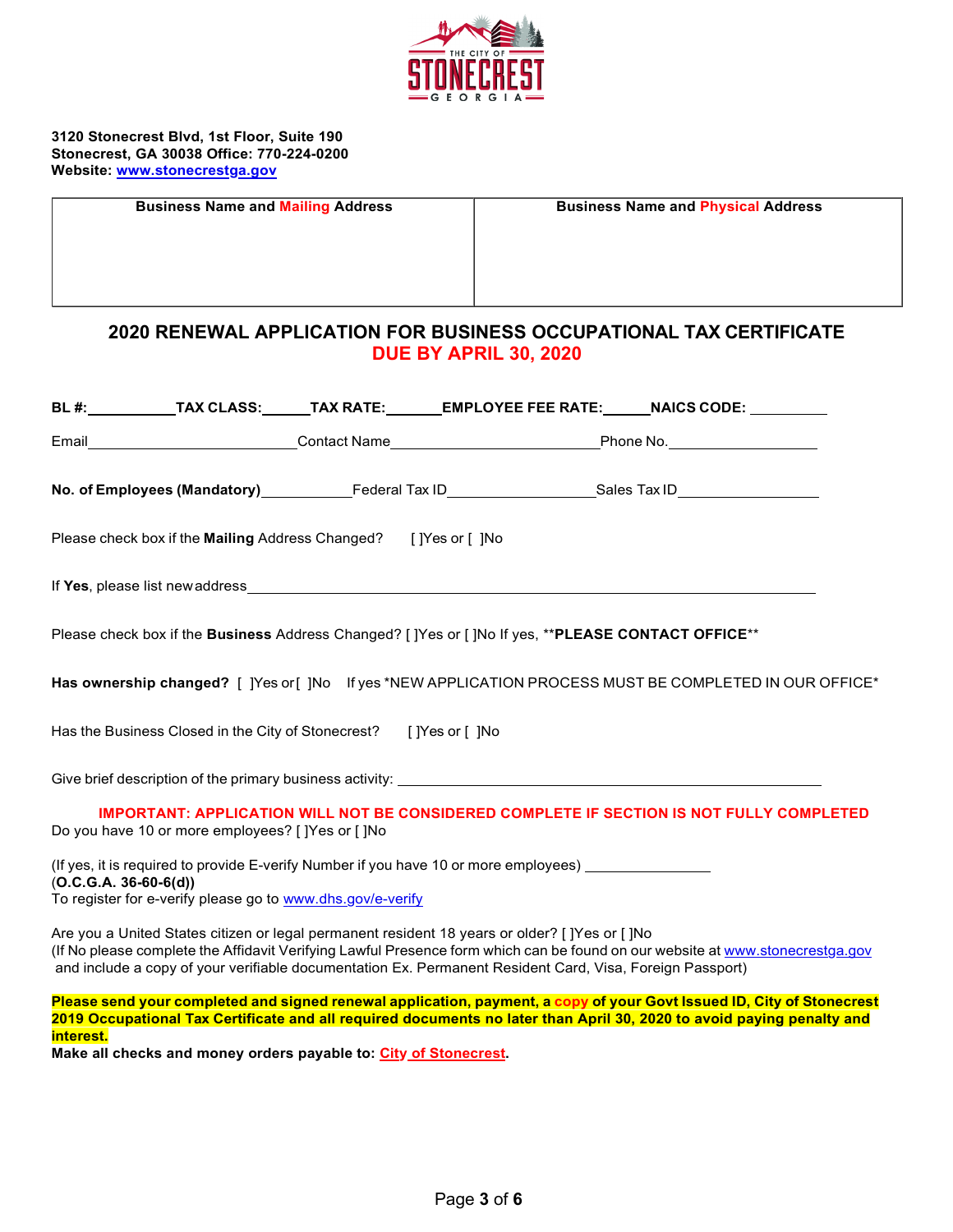

# **City of Stonecrest**

**2020 RENEWAL APPLICATION FOR BUSINESS OCCUPATIONAL TAX CERTIFICATE** 

**DUE BY APRIL 30, 2020**

| BL#:                      |  |
|---------------------------|--|
| <b>BUSINESS NAME:</b>     |  |
| <b>NAICS CODE:</b>        |  |
| <b>TAX CLASS:</b>         |  |
| <b>TAX RATE:</b>          |  |
| <b>EMPLOYEE FEE RATE:</b> |  |

**PROFESSIONAL PRACTITIONERS (\$400.00 PER PRACTITIONER) AND INSURANCE COMPANIES (\$150.00) DO NOT NEED TO COMPLETE THE CALCULATION WORKSHEET. PLEASE SIGN THE BOTTOM AND RETURN TO THE CITY OF STONECREST ALONG WITH PAYMENT. OCCUPATIONAL TAX RENEWAL MAY BE PAID ONLINE OR IN PERSON (BY CHECK, MONEY ORDER OR CREDIT CARDS), OR BY MAIL (BY CHECK OR MONEY ORDER) NO CASH OR PERSONAL CHECKS ACCEPTED.**

| <b>Previous Year Calculations:</b>                                                                                          | 2019        | <b>Current Year Estimates:</b>                                                                                                                                                                                                                           | 2020  |
|-----------------------------------------------------------------------------------------------------------------------------|-------------|----------------------------------------------------------------------------------------------------------------------------------------------------------------------------------------------------------------------------------------------------------|-------|
| A. Actual Gross Receipts                                                                                                    |             | 1. Estimated Gross Receipts for Current Year                                                                                                                                                                                                             |       |
| (must enter amount)                                                                                                         |             | (must enter amount)                                                                                                                                                                                                                                      |       |
| B. Estimate Gross Receipts from Previous Year<br>(must enter amount)                                                        |             | 2. Current Year Estimate (x) Times Tax Rate<br>(must enter amount)                                                                                                                                                                                       |       |
| C. Gross Receipts Adjustment<br>(Difference of Line A and Line B)                                                           |             | 3. Administrative Fee                                                                                                                                                                                                                                    | 75.00 |
| D. Line C (x) Times Tax Rate<br>(must enter amount)                                                                         |             | 4. Minimum Flat Tax                                                                                                                                                                                                                                      | 50.00 |
| I hereby certify under penalty of perjury, that statements made herein<br>are to the best of my knowledge true and correct. |             | # Employee (x) Employee Fee Rate<br>5.                                                                                                                                                                                                                   |       |
|                                                                                                                             |             | 6. Subtotal<br>(Add Line 2, Line 3, Line 4, and Line 5)                                                                                                                                                                                                  |       |
|                                                                                                                             |             | 7. Previous Year Line D Total                                                                                                                                                                                                                            |       |
| Print Name & Title of Individual Authorized to Complete<br>Return                                                           |             | <b>8. TOTAL DUE</b>                                                                                                                                                                                                                                      |       |
|                                                                                                                             |             | 9. Late Penalty Fee<br>(10% of Line 8) on/after May 1st                                                                                                                                                                                                  |       |
|                                                                                                                             |             | 10. Late Interest Fee<br>(1% per month of Line 8) on/after May 1st                                                                                                                                                                                       |       |
| Signature                                                                                                                   | <b>Date</b> | <b>GRAND TOTAL DUE</b>                                                                                                                                                                                                                                   |       |
|                                                                                                                             |             | Please send your completed and signed renewal application, payment,<br>a copy of your Govt Issued ID, City of Stonecrest 2019 Occupational<br>Tax Certificate and all documentation on or before April 30, 2020 to<br>avoid paying penalty and interest. |       |
|                                                                                                                             |             | Make all checks and money orders payable to:<br><b>City of Stonecrest</b><br>NO CASH ACCEPTED                                                                                                                                                            |       |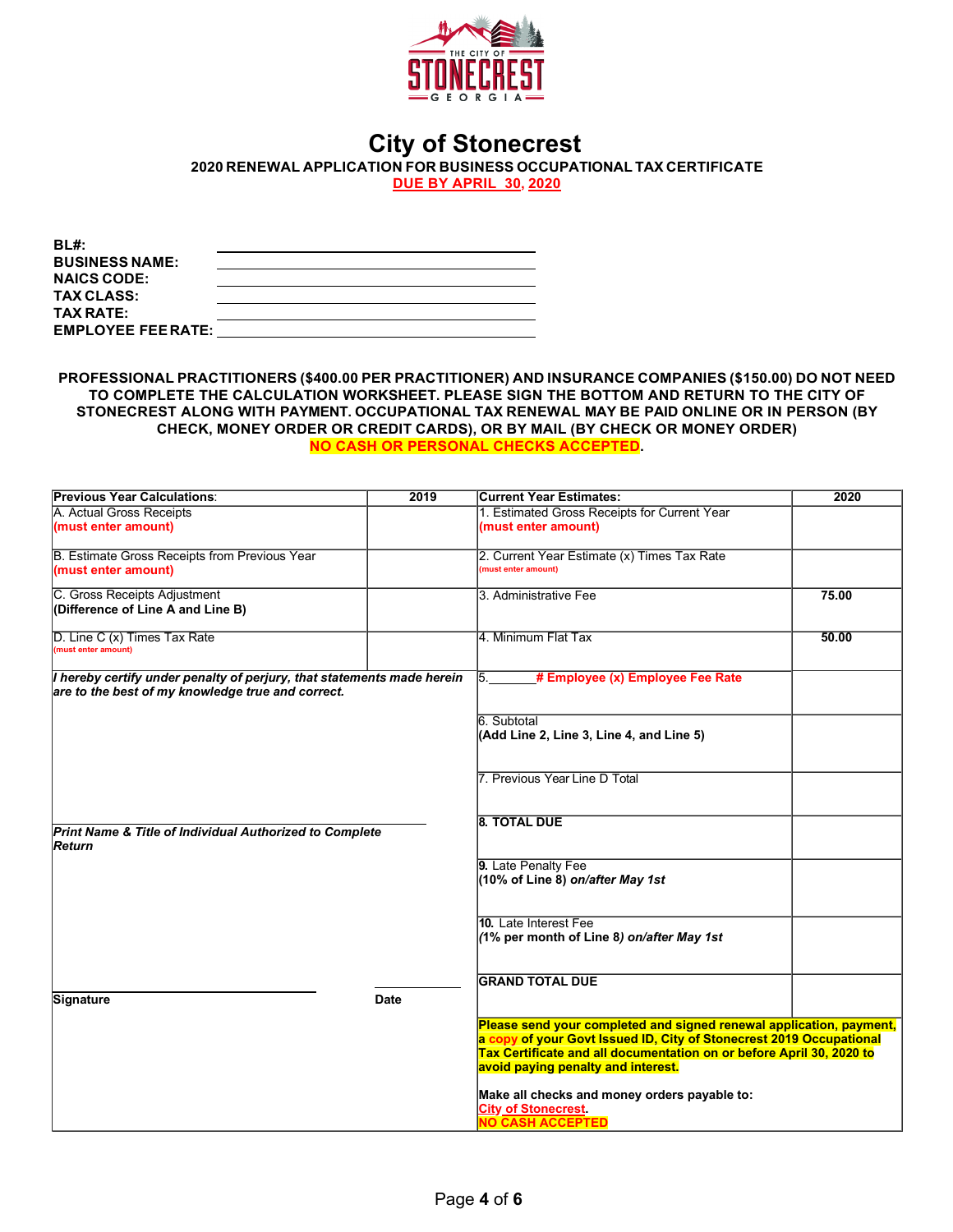

### *S.A.V.E. Public Benefit Affidavit O.C.G.A. § 50-36-1*

Instructions: As required by Georgia Security and Immigration Compliance Act of 2006, as amended, every agency administering or providing Public Benefits is responsible for requiring that applicants for public benefits execute a sworn affidavit verifying the applicant's lawful presence in the United States (Ga. Code 50-36-1(f)(2)). The applicant shall execute this affidavit in front of a Notary and return it to the city along with the associated application, renewal form, contract, bid packet, or other applicable document.

By executing this affidavit under oath, as an applicant for (Occupational Tax license or Alcoholic Beverage license or any other Public benefit) as referenced in O.C.G.A. § 50-36-1, from the City of Stonecrest, the undersigned applicant verifies one of the following with respect to my application for public benefit. **(Please check one)**

1. 1. I am a United States citizen. (REQUIRES VERIFICATION ATSUBMISSION)

2. I am a legal permanent resident of the United States.

.

3. I am a qualified alien or non-immigrant under the Federal Immigration and Nationality Act with an alien number issued by the Department of Homeland Security or other federal immigration agency.

My alien number issued by the Department of Homeland Security or other federal immigration agency is:

The undersigned applicant has also hereby verifies that he or she is 18 years of age or older and has provided at least one secure and verifiable document, as required by Georgia Law O.C.G.A § 50-36-1(f)(1). A complete list of secure and verifiable documents have been provided within application packet.

**REQUIRES VERIFICATION AT SUBMISSION -** Which type of secure and verifiable document was provided with this affidavit?

**In making the above representation under oath, I understand that any person who knowingly and willfully who makes a**  false, fictitious, or fraudulent statement or representation in this affidavit shall be guilty of a violation of O.C.G.A. § 16-10-**20, and face criminal penalties as allowed by such criminal statute.**

| <b>Applicant Printed Name</b>                                      |                                             | (Name of BUSINESS, corporation, partnership, etc.)                                   |  |
|--------------------------------------------------------------------|---------------------------------------------|--------------------------------------------------------------------------------------|--|
| <b>Signature of Applicant</b>                                      |                                             | <b>Date</b>                                                                          |  |
| SUBSCRIBED AND SWORN BEFORE ME ON THIS THE DAY OF THIS RESOLUTION. |                                             |                                                                                      |  |
|                                                                    | _(City),___________________________________ | (State)                                                                              |  |
| <b>NOTARY PUBLIC Signature</b>                                     | <b>My Commission Expires</b>                |                                                                                      |  |
|                                                                    |                                             | 3120 Stonecrest Boulevard, Stonecrest, GA 30038<br>770.224.0200 www.stonecrestga.gov |  |